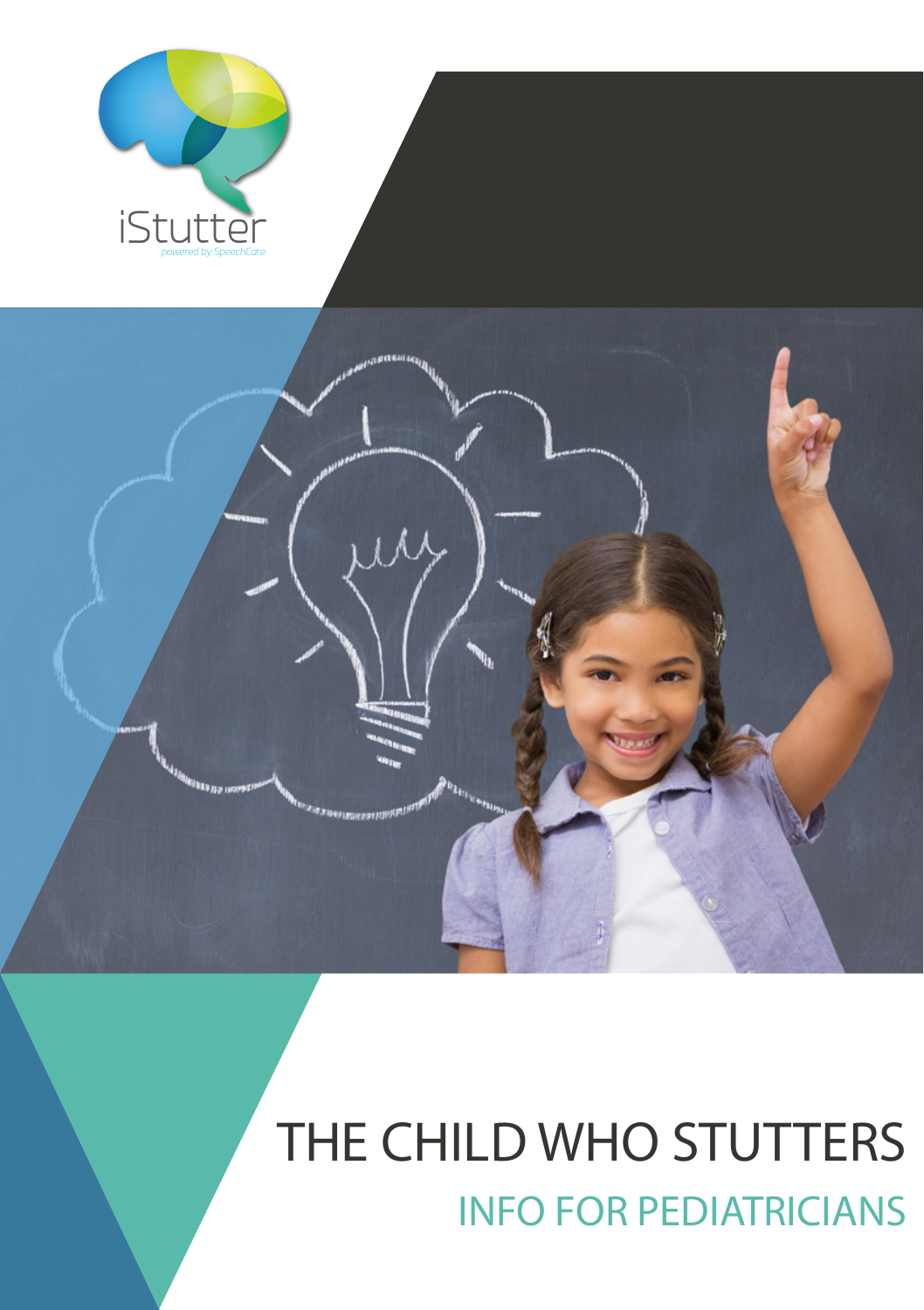#### **INTRODUCTION**

When parents detect signs of speech and language disfluencies, a pediatrician is usually the first professional to whom they turn for help.

Early intervention for stuttering can be a determinant factor to avoid a life-long problem. Thus, pediatricians should refer these children to speech therapists for evaluation, counselling and potential treatment.

## **ETIOLOGY**

There's a strong evidence that stuttering emerges from different constitutional and environmental factors.



 A susceptibility to persistent stuttering may be inherited (numerous genes have already been identified) and it is common to find several people who stutter in the same family (according to the Stuttering Foundation, there is strong evidence that about 60% of children who stutter have a family member who stutters as well). Supporting this view, it is possible to find structural and functional differences amongst children who stutter and fluent children, mostly in speech and language dimensions.

Despite the predisposition to stutter, there are key linguistic development periods in which the environment and the child's characteristics (e.g., temper) can contribute to the emergence of speech disfluencies (temporary or permanent).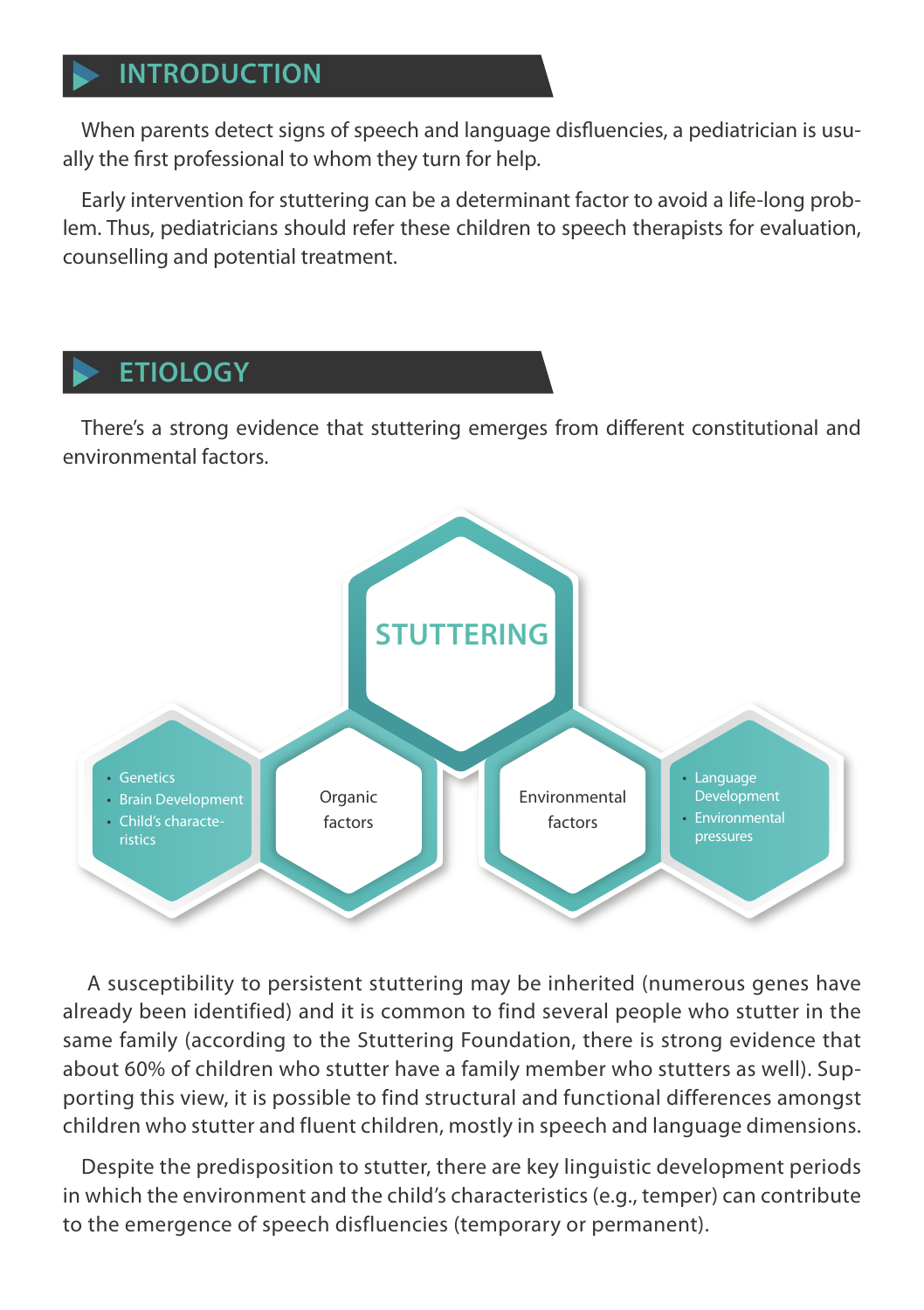### **DIFFERENTIAL DIAGNOSIS**

Normal development disfluency and early signs of stuttering are usually hard to differentiate. The following table highlights the main differences:

|                  | <b>Normal disfluency</b>                                                                                                                                                                                                                                                                                                                                            | <b>Stuttering</b>                                                                                                                                                                                                                                                                                                                                                                |
|------------------|---------------------------------------------------------------------------------------------------------------------------------------------------------------------------------------------------------------------------------------------------------------------------------------------------------------------------------------------------------------------|----------------------------------------------------------------------------------------------------------------------------------------------------------------------------------------------------------------------------------------------------------------------------------------------------------------------------------------------------------------------------------|
| <b>Behaviors</b> | Repetitions of sounds, syllables,<br>and words, especially at the be-<br>ginning of sentences (about once<br>in every ten sentences), without<br>any associated physical tension;<br>Repetitions, prolongations, fillers<br>or blocks:<br>The presence of the latter is<br>usually more evident when the<br>child is tired, excited or talking<br>about new topics. | Frequent and potentially longer<br>repetitions, prolongations, fillers<br>or blocks $(> 1$ second):<br>Physical tension may emerge;<br>Abnormal blocks in discourse;<br>Speech may be associated with<br>other behaviors (e.g., eye blinks,<br>eye closing, looking away, raising<br>the voice excessively);<br>It is present in the great majority<br>of speaking interactions. |
| Child's reaction | Apparently, none.                                                                                                                                                                                                                                                                                                                                                   | It may vary. While some children<br>do not show particular concern,<br>others feel ashamed and/or fear.                                                                                                                                                                                                                                                                          |
| Counselling      | Referral to a speech therapist<br>when parents start to beco-<br>me concerned or questioning<br>themselves about the child's real<br>problem.                                                                                                                                                                                                                       | Referral to a speech therapist.                                                                                                                                                                                                                                                                                                                                                  |

# **RISK FACTORS**

- **1. Family history of stuttering:** direct family member(s) that currently stutter
- **2. Age at onset:** After age 3 ½
- **3. Time since onset:** Stuttering for 6 months or longer
- **4. Gender:** Male. Girls are more likely than boys to outgrow stuttering
- **5. Language Skills:** Advanced level, delayed or disorder